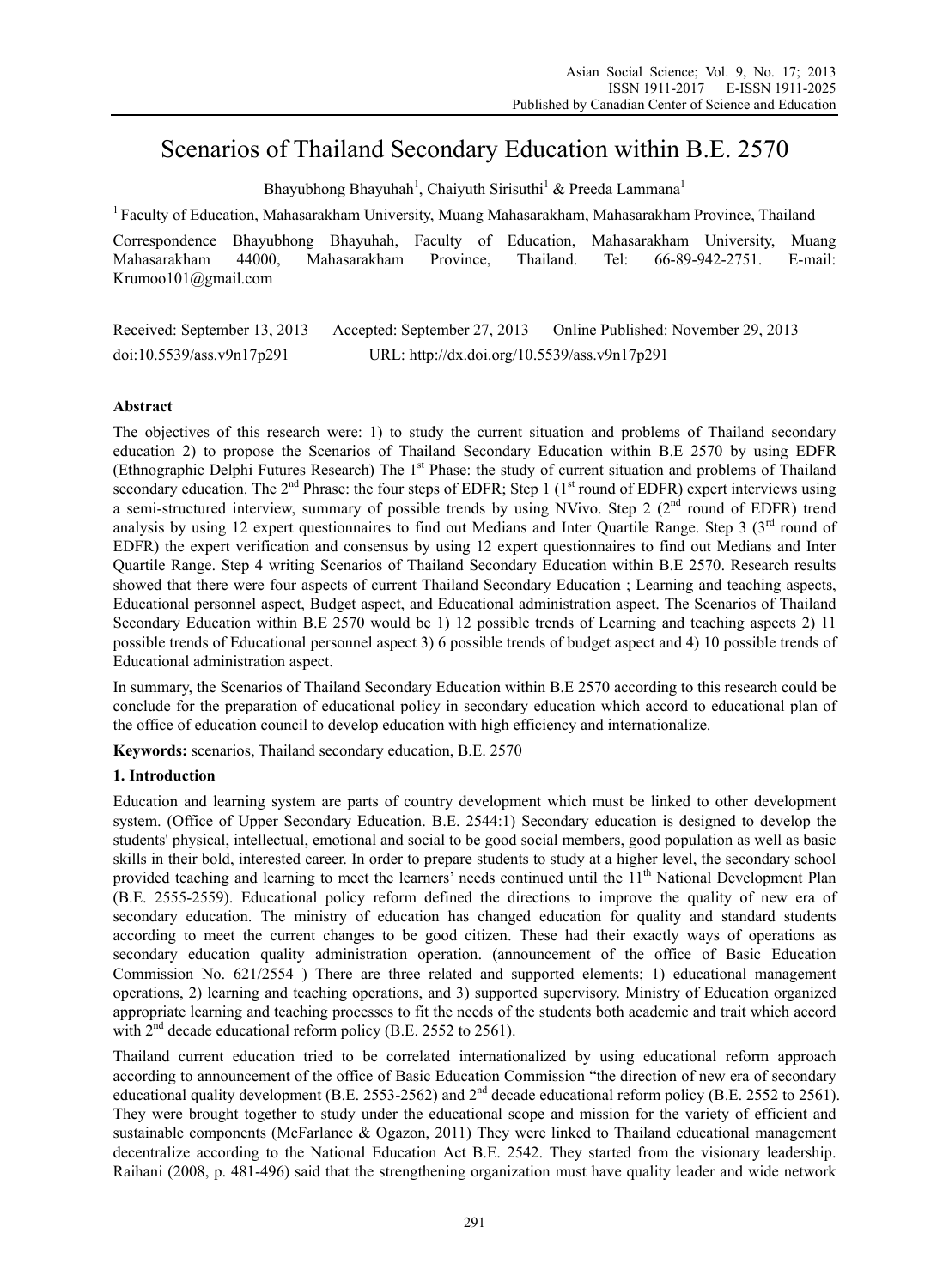to reach the success, so Thailand education recognized the importance of education in the place and environment of education. Paula Cardellino (2009, p. 249-262) has said that factors that significant affect in the school quality building in the 21<sup>st</sup> century were learning environment, flexibility, inspiration, learning atmosphere support, and participation. The Florence D. Simmons (2011, p. 92) states that schools must be sponsored by government organizations, administrators and educators who had better understanding about the use of technology in the 21<sup>st</sup> century learning skills in order to correlate to the past and present social effectiveness. The curriculum used for the cooperation of the family, business sector, and the community including the integration of technology, project based learning, Ongoing staff development. Using technology to develop Thailand education, learners can learn unlimited. Cathleen L. Ovravetz (2011, p. 86) states that technology can enhance education system to prepare students to live in the current technological environment effectively. They can communicate fluently and with quality. Steve Jose Martine (2011) suggested that to prepare students for the  $21<sup>st</sup>$  century skills must have critical thinking skills and problem solving skills. Wagner (2008) stated that students must have skills of leadership, and technology skills. So Thailand education must be well managed in every aspect to provide sustainable education and can be comparable internationally.

Nowadays the problems need to improve and develop are the educational opportunities support, the basic education quality, the capacity of the country is still low and added administration and education management (Office of the Secretary of Education B.E. 2554). Thailand educational has developed in order since the announcement of the B.E. 2542 National Education Act (20 August, B.E. 2542) They had learning reform, organization structure, educational management and administration, teacher production, payment, and education finance. But there were some items still unsolved; 1) curriculum development especially local curriculum could not offer variety of needs. 2) Learners in informal learning had lower achievement test scores than national criteria while lifelong learning was still limited. 3) The number of drop out and leave out students were increased. 4) Learning materials were unsuitable. 5) Student transferring could not be available because the offices lacked of system understanding. (Office of the Education Council. B.E. 2552: 72 ).

Therefore, National Education Act B.E. 2542 delivered the good and efficient management system which has the authority to build up manage government education management and administration, and local administration. There were educational system, learning management, administration and educational management, teachers and government officer administration. They provided framework for the development of new quality management, the policy to development of future of secondary education in the next decade with borderless communication. The purpose of this reform also provided to improve students to be quality and ethical learners.

#### **2. Research Methodology**

The objectives of this research were: 1) to study the current situation and problems of Thailand secondary education 2) to propose the Scenarios of Thailand Secondary Education within B.E 2570 by using EDFR (Ethnographic Delphi Futures Research) The 1<sup>st</sup> Phase: study the current situation and problems of Thailand secondary education. The samples are 350 secondary school directors. The 2<sup>nd</sup> Phrase: propose the Scenarios of Thailand Secondary Education within B.E 2570 using 12 educational expert interviews. There were four steps; Step 1: expert interviews using a semi-structured interview, analyze elements of Scenarios of Thailand Secondary Education within B.E 2570. Step 2: The studying and summarizing of possible trends of Thailand Secondary Education within B.E 2570. The statistics were Means and Inter quartile range. Step 3: The confirmation possible trends of Thailand Secondary Education within B.E 2570 by educational experts. The statistics were Means and Inter quartile range. Step 4: The presentation of Scenarios of Thailand Secondary Education within B.E 2570.

## **3. Results and Discussion**

*3.1 Secondary Education Status in Thailand* 

| Thailand secondary education         | Current situation |      | Problems |      |           |          |
|--------------------------------------|-------------------|------|----------|------|-----------|----------|
|                                      | ×                 | SD   | opinions | ж    | <b>SD</b> | opinions |
| 1. Learning and teaching aspects     | 2.96              | 0.38 | average  | 3.54 | 0.13      | more     |
| 2. Educational personnel aspect      | 3.41              | 0.36 | average  | 3.15 | 0.15      | average  |
| 3. Budget aspect                     | 3.55              | 0.32 | more     | 3.21 | 0.20      | average  |
| 4. Educational administration aspect | 3.28              | 0.30 | average  | 3.22 | 0.17      | average  |
| Total                                | 3.30              | 0.32 | average  | 3.28 | 0.09      | average  |

Table 1. Thailand and problems of secondary school administrators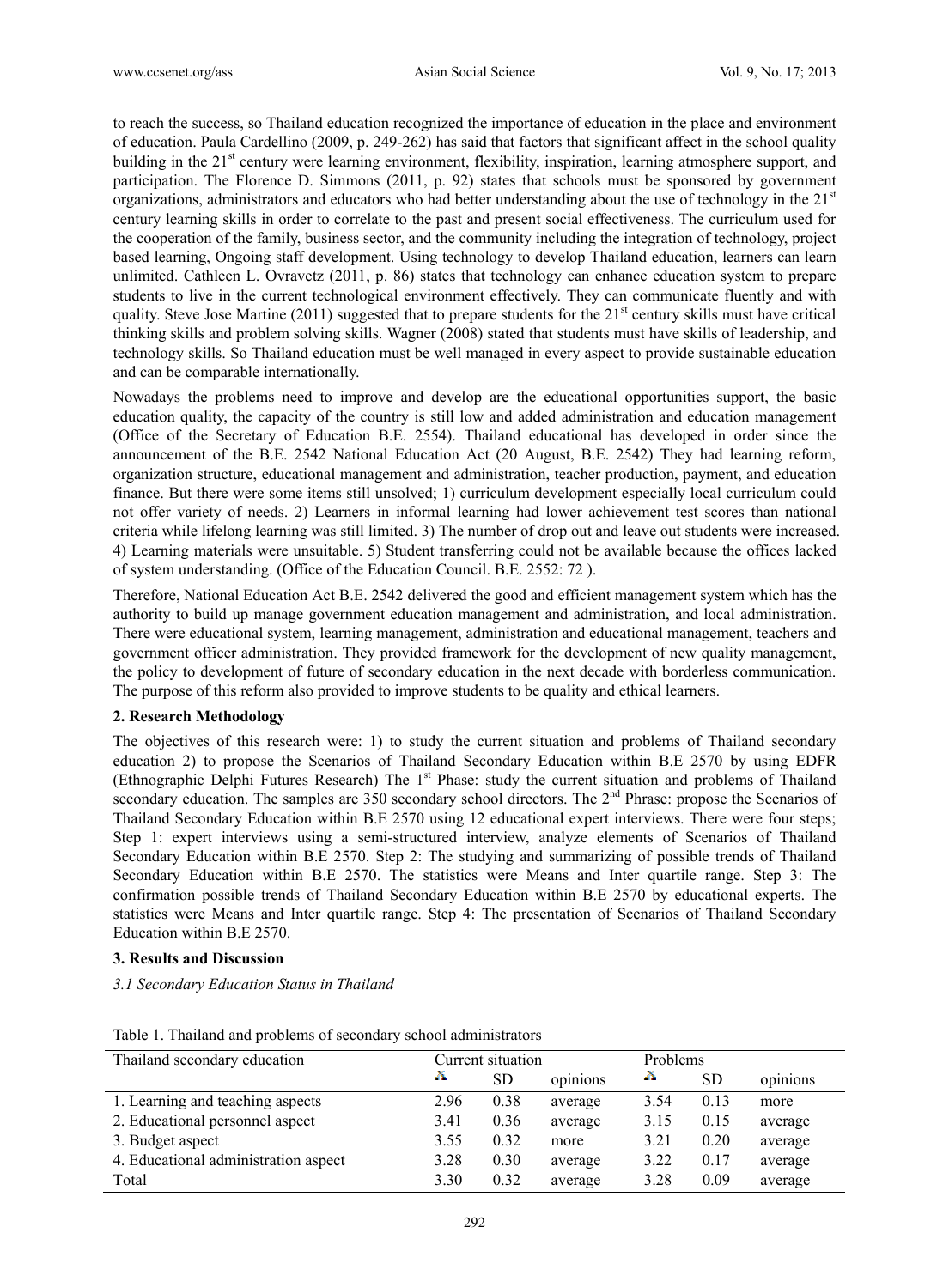Table 1 shows that the level of opinions on the current situation of Secondary School directors were in the 'average' level. There was budget aspect in the 'more' level while Learning and teaching aspects, Educational personnel aspect, and Educational administration aspect were in the 'average' level. The level of problems of Secondary School education mostly were in the 'more' level; Learning and teaching aspects while Educational personnel aspect, budget aspect, and Educational administration were in the 'average' level aspect. The 2<sup>nd</sup> Phrase: propose the Scenarios of Thailand Secondary Education within B.E 2570 using 12 educational expert interviews. The results of the study in four aspects; Learning and teaching aspects, Educational personnel aspect, budget aspect, and Educational administration aspect found as follows

# 3.1.1 Learning and Teaching Aspect

| Data      | Results of data analysis                    | Expert         | Coverage |
|-----------|---------------------------------------------|----------------|----------|
| interview | Student screening                           | 6              | 50.00 %  |
| interview | Thinking, cooperating and learning approach | 11             | 91.66 %  |
| interview | <b>ASEAN</b> focus learning                 | 8              | 66.66 %  |
| interview | Life skills approach                        | 10             | 83.33 %  |
| interview | English learning                            | 6              | 50.00 %  |
| interview | Team teaching                               | 4              | 33.33 %  |
| interview | Learning for career                         | 7              | 58.33 %  |
| interview | Measurement of promising talent             | 9              | 74.99 %  |
| interview | Learning by using educational tablet        | 6              | 50.00 %  |
| interview | Moral and ethics                            | $\overline{4}$ | 33.33 %  |
| interview | Ability assessment                          | 12             | 100.00 % |
| interview | Technology for learning                     | 10             | 83.33 %  |

| Table 2. Results of educational 12 expert interviews on learning and teaching aspect |  |  |
|--------------------------------------------------------------------------------------|--|--|
|--------------------------------------------------------------------------------------|--|--|

From Table 2 Results of educational 12 expert interviews on learning and teaching aspect

found that 12 scenarios of Thailand Secondary Education within B.E. 2570 mostly focused on ability assessment, thinking, cooperating and learning approach, life skills approach, technology for learning, and measurement of promising talent in order.

3.1.2 Educational Personnel Aspect

Table 3. Results of educational 12 expert interviews on educational personnel aspect

| Data      | Results of data analysis                        | Expert         | Coverage  |
|-----------|-------------------------------------------------|----------------|-----------|
| interview | English using ability                           | $\overline{4}$ | 33.00 %   |
| interview | $21st$ century skills                           | 10             | 83.33 %   |
| interview | Moral, ethics and role model                    | 8              | $66.66\%$ |
| interview | Teacher ability development                     | 6              | 50.00 %   |
| interview | Technology using ability                        | 7              | 58.33 %   |
| interview | Teacher digital literacy                        | 6              | 50.00 %   |
| interview | Learning adaptation and accordance              | 10             | 83.33 %   |
| interview | International student contest improving process | 5              | 41.66 $%$ |
| interview | New era teacher                                 | 6              | 50.00 %   |
| interview | School in school activities                     | 3              | 24.99 %   |
| interview | Appropriate compensation                        | 7              | 58.33 %   |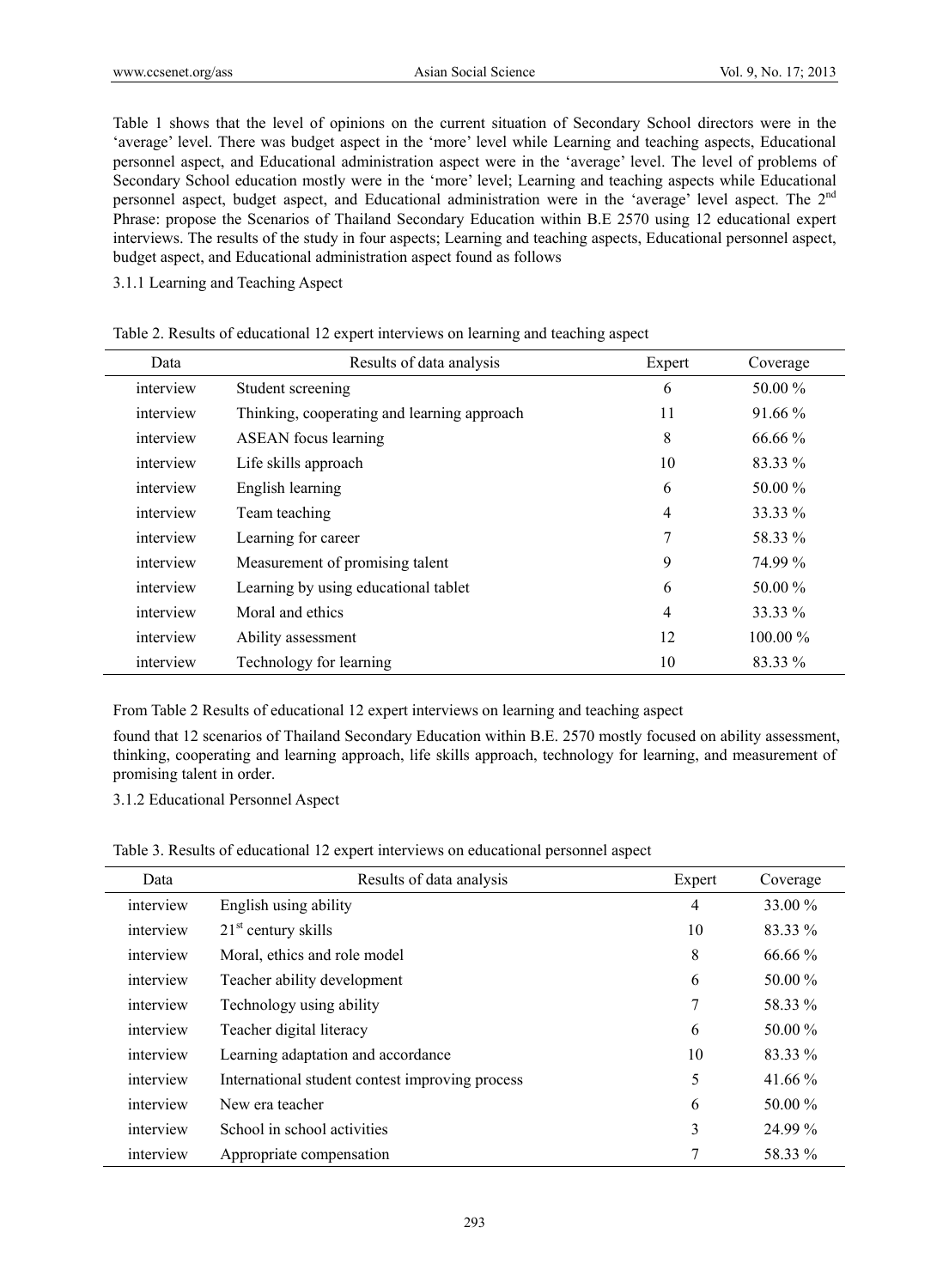From Table 3 Results of educational 12 expert interviews on educational personnel aspect found that 11 scenarios of Thailand Secondary Education within B.E. 2570 mostly focused on 21<sup>st</sup> century skills and learning adaptation and accordance, moral, ethics and role model, technology using ability, and appropriate compensation in order.

3.1.3 Budget Aspect

Table 4. Results of educational 12 expert interviews on budget aspect

| Data      | Results of data analysis                  | Expert | Coverage   |
|-----------|-------------------------------------------|--------|------------|
| interview | Corporation school budget supporting      | 11     | $91.66\%$  |
| interview | Stakeholder involvement                   | 10     | 83.33 %    |
| interview | Accountability and transparency budgeting | 9      | 74.99%     |
| interview | Enough budget allocation                  | 10     | 83.33 %    |
| interview | Budgeting expert                          | Q      | 74.00 %    |
| interview | Worthy budget                             | 12     | $100.00\%$ |

From Table 4 Results of educational 12 expert interviews on Budget aspect found that 6 scenarios of Thailand Secondary Education within B.E. 2570 mostly focused on worthy budget, corporation school budget supporting, stakeholder involvement, enough budget allocation, accountability and transparency budgeting, and budgeting expert in order.

3.1.4 Educational Administration Aspect

| Table 5. Results of educational 12 expert interviews on educational administration aspect |  |  |  |  |  |  |  |  |
|-------------------------------------------------------------------------------------------|--|--|--|--|--|--|--|--|
|-------------------------------------------------------------------------------------------|--|--|--|--|--|--|--|--|

| Data      | Results of data analysis                                                  | Expert | Coverage |
|-----------|---------------------------------------------------------------------------|--------|----------|
| interview | Leading and professional administrator                                    | 6      | 50.00 %  |
| interview | Visionary leadership                                                      |        | 58.33 %  |
| interview | Moral, ethics, exemplary administrator                                    | 8      | 66.66 %  |
| interview | Learning Management skill                                                 | 7      | 58.33 %  |
| interview | Lifelong learning center builder                                          | 6      | 50.00 %  |
| interview | Learner development system                                                | 8      | 66.66 %  |
| interview | Special ability improvement                                               | 10     | 83.33 %  |
| interview | International contest school ability                                      | 10     | 83.33 %  |
| interview | The adjustment of the Office for National Education standards and Quality | 2      | 16.66    |
|           | Assessment (ONESQA).                                                      |        |          |

From Table 5 Results of educational 12 expert interviews on Educational administration aspect found that 6 scenarios of Thailand Secondary Education within B.E. 2570 mostly focused on special ability improvement, international contest school ability, moral ethics exemplary administrator, learner development system, visionary leadership, and learning management skill in order.

*3.2 Trends Verification and Conclusion in Scenarios of Thailand Secondary Education within B.E. 2570* 

All experts verified all trends of these scenarios of Thailand Secondary Education.

Learning and teaching aspects. The expert results verified 7 most possibilities with highly accord were 1) ability assessment 2) thinking, cooperating and learning approach 3) life skill approach 4) technology for learning 5) ASEAN focus learning 6) learning for career 7) student screening.

Educational personnel aspect. The expert results verified 10 most possibilities were 1) 21<sup>st</sup> century skills 2) learning adaptation and accordance 3) moral, ethics and role model 4) technology using ability 5) appropriate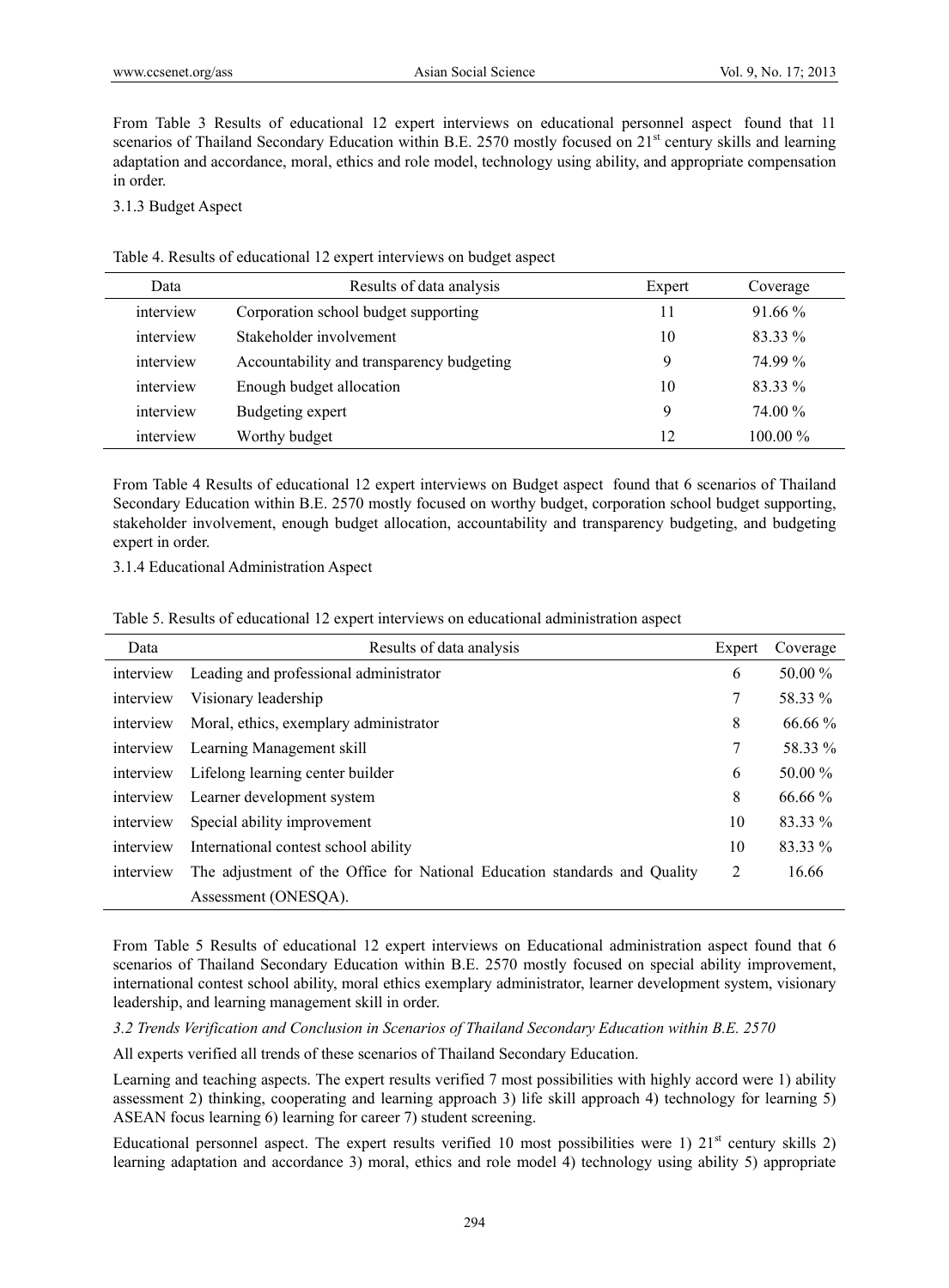compensation 6) new era teacher 7) teacher digital literacy 8) teacher ability development 9) international student contest improving process 10) English using ability.

Budget aspect. The expert results verified 5 most possibilities with highly accord were 1) worthy budget 2) corporation school budget supporting 3) stakeholder involvement 4) enough budget allocation 5) budgeting expert.

Educational administration aspect. The expert results verified 7 most possibilities with highly accord were 1) special ability improvement 2) international contest school ability 3) moral, ethics, exemplary administrator 4) learner development system 5) visionary leadership 6) Learning Management skill 7) leading and professional administrator.

## **4. Discussion**

Scenarios of Thailand Secondary Education within B.E. 2570 that researcher concluded from 12 educational expert interview and analyze with computer program were verified by the same experts showed that 1) there were 12 trends of Learning and teaching aspects 2) there were 11 trends of Educational personnel aspect 3) there were 6 trends of budget aspect 4) there were 10 trends of Educational administration aspect.

#### *4.1 Learning and Teaching Aspects*

Student screening. The teaches screened students as function of the class teachers / mentor teachers. Teachers analyzed the data of students in person and them into 3 categories; normal, risk, and problem. This process accorded to the  $2<sup>nd</sup>$  decade of educational reform policy (B.E. 2556-2561) that focus on the development, ability, skills and student characteristics.

Thinking, cooperating and learning approach. These process of learning and knowledge management were taught in every course with real situation contents consistent concept with David Strahan. (2009, p. 16) Team working and teaching highly created an effective educational organization.

ASEAN focus learning. Thailand education to ASEAN's approach was the essential way to development the students with academic knowledge, curriculum development and adjusting learning process, the overall educational development, the supporting of using and preserving local dialects, the accuracy of using Thai language as well as English languages as the concept of Steve Jose Martinez (2010, p. 82) has said that to prepare students to be ready to  $21<sup>st</sup>$  Century, a Learning-Center leadership acted as the guardian of moral. The leader must set the values of the school. Learning, teaching and education young people to become better future citizens.

Life skill approach was knowledge-building that can create meaning skills to help students learned in every step by themselves consistent with the policy (Office of the upper secondary education. 2553: 24). They were essential skills to develop students in core basic skills, communication, action, using ICT to solve problem, to work with others, and ethics in the workplace.

English language teaching approach by providing students learned English as a first foreign language in International school, English program, or other program. These were provided in national educational curriculum. These also had curriculum of Learner-Centered Language Curriculum, Communicative Approach, Language for Specific Purposes, and Integrated Learning and along with the essential skills in the  $21<sup>st</sup>$  Century (Ministry of Education B.E. 2554).

Team teaching Method focused on more than 2 teachers' teaching closely in the same period. They started to design from their learning objectives, lesson plan, classroom management, classroom activities, also classroom evaluation or assessment consistent with the concept of David Strahan. (2009, p. 16) said that teaching and working as a team with the responsibility can create co-efficient organization.

Learning for career was managed for developing knowledge, ability, and personal career skills. They used group procedure, self study as the concept of Stephanie Bell. (2010, p. 6) noted that learning in the future; Project-based learning is one of the innovative teaching methods that can create curiosity in students and demonstrate the power of learning through seeking absolute knowledge.

Measurement of promising talent by using a measure tools of the Bureau of the educational development, Ministry of Education to separate students into 10 ability groups 1) language group 2) math group 3) science group 4) movement group 5) music group 6) art group 7) social group 8) emotions group mechanics and electronic techniques, intellectual perception.

Learning by using educational tablet was the adaptation inside classroom by using technology, the study of system with technology, with the introduction of computer technology Tablet (Tablet PC). All media provided in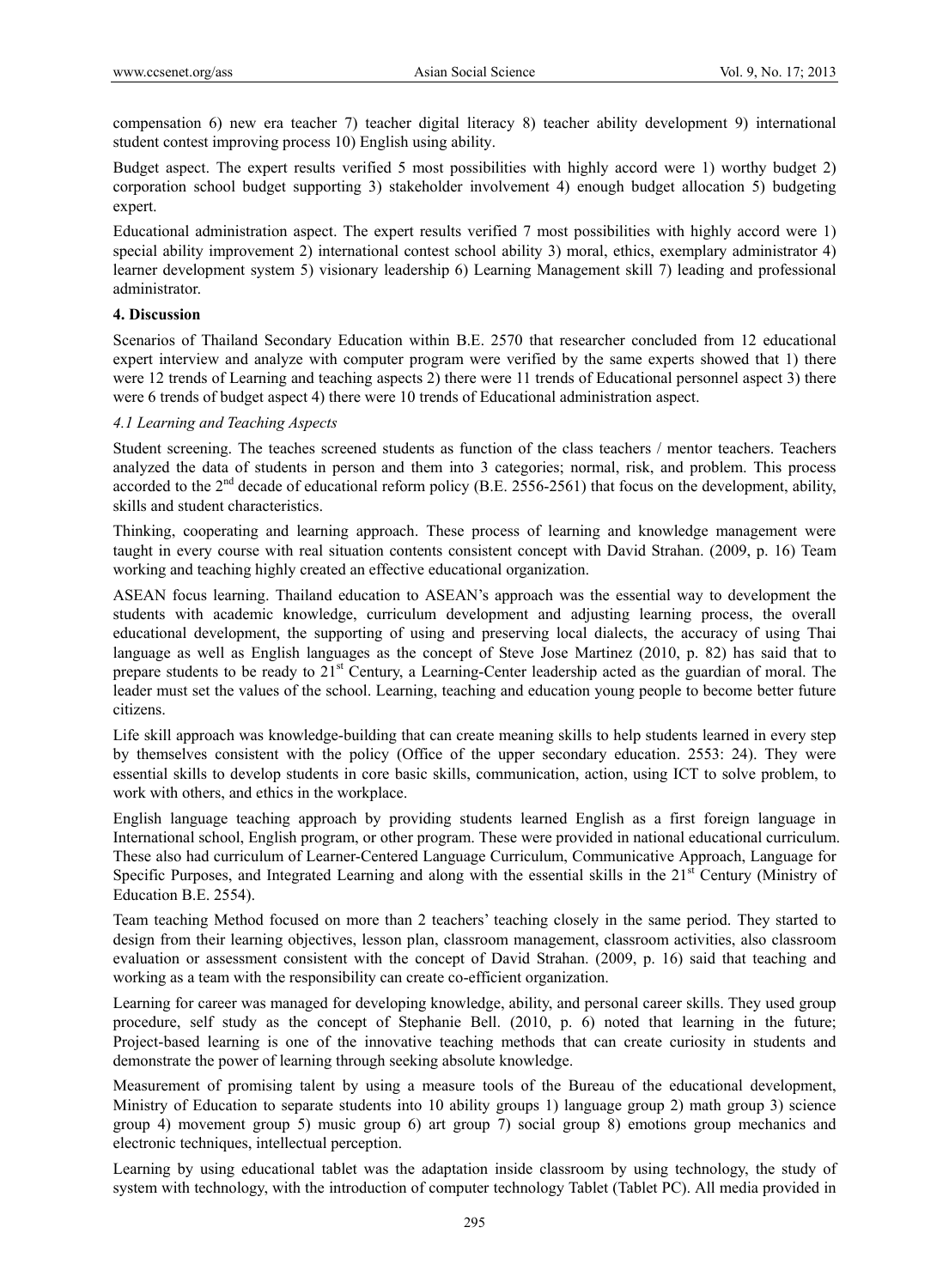this step accorded with the  $21<sup>st</sup>$  Century skills (Ministry of Education. B.E. 2554.) The Development of students learning skills was the key competencies of ability to communicate, to use technology, and consistent with the policy. (Office of the upper secondary education. B.E. 2553: 24). The basic necessary skills for the students to develop the use of ICT, communication, problem solving and working with others.

Moral and ethics system of education were factors in the coexistence in society. Cultivated moral conduct is determined in accordance with the Education Act regarding the desirable aspects of the study eight core courses and basic education central curriculum in 2551 mentioned that patriotic, religious, faithful king, honestly, discipline, living sufficiently, commitment to work, Thai culture loves, and public mind.

Ability Assessment was the process to evaluate teaching and learning while students had opportunity to present their opinions. The decision ability skills provided appropriate social practices consistent with the concept of Thomas Anthony Costello. (2011, p. 6) have summarized the skills that affect the achievement, interests, educational strategy, and academic achievement.

Technology for learning was available assisted classroom instruction with education designed program consistent with the concept of Amy Christen. (2009, p. 23) noted that Nowadays Students who able to access the Internet will be in a world of communication between people and the educational world unlimited.

#### *4.2 Educational Personnel Aspect*

English using ability. The operation. Education to improve their skills in English. English training for personnel at all levels of education. Development of education in each grade level have a basic knowledge of English is different. The concept of Laura H. King, Jennifer B. Williams, and Sandra H. Warren. (2011, p. 11) has said that teachers hold a new development model to target educational development. Teachers need to be aware of and understanding the diversity of teaching styles technology, an innovative teaching model.

The 21<sup>st</sup> century skill consisted of classroom management, formulated together, and safety classroom manager accorded to the concept of Daniels (2010, p. 32) has said that promoting of teacher development started inside classroom by arranging rule and regularity for everyone accorded to the concept of Julie A. Brown (2011, p. 105) has said that teacher skills influenced to learner's ability and encourage students to learn more effectively accorded to the concept of Partin, Robertson, Maggin, Oliver, and Wehby (2009, p. 172-178) have said that teachers must have the skills and level of knowledge and competency based on research to enhance the efficient teacher 's classroom management accorded to the concept of Robert L. Linn, Chair (2008, p. 65) has said that while the students were learning, and success, the teachers should be trained or assessed in these things; curriculum management, learners' goals and teacher's talent.

Moral, Ethic and role model. Jugith Diane Northop (2011, p. 77) has said that teachers should have moral, understanding, compassionate to learners . Teacher were accepted, gained the trust in the highest level. There were honor, respect, and obedience. Teachers must have the ability to stimulate searching for information, understand culture and life accorded to the concept of Annie Elizabeth Honas (2011, p. 45) has said that teacher characteristics consisted of 1) knowledgeable and experienced outside the classroom, 2) ASEAN teaching confidence, 3) teacher intention and ethics, 4) supported from school administrators and other institutes.

Teacher ability development was the processes of teacher paradigm development in values, skills and knowledge, learner-centered approach, emphasis on the teacher identity, community knowledge service, learning and innovation skill development, basic skills of information communication technology, life skill, Global citizenship accorded to the concept of the Beach (1970, p. 375) noted that teacher development is a process designed to enable individuals to learn and expertise, to change people's behavior in a better way.

Technology using ability. Teachers use instructional texts to teach many years ago, now it is the era of information technology. Teachers need to be a technology expert with having basic computer knowledge in accordance with the changes of technology accorded to the concept of Laura H. King, Jennifer B. Williams, and Sandra H. Warren. (2011, p. 11) has said that the model to develop new era teacher should be educational development goals. Teachers need to be aware of their understanding of the ethnic diversity, teaching styles and innovative technology, appropriate teaching and the educational support.

Teacher digital literacy. Technology for teaching skills enlarged learner inspiration. For example, using Blog, Wiki, and Facebook as teaching and learning tools were provided learning anywhere and anytime. The variety contents in social media were efficiently used in various subjects accorded to the concept of Cathleen L. Ovravetz (2011, p. 86) has said that technology can enhance educational system to prepare students to live in the current technological environment effectively.

Learning adaptation and accordance started inside teachers ability, skills and readiness to improve their teaching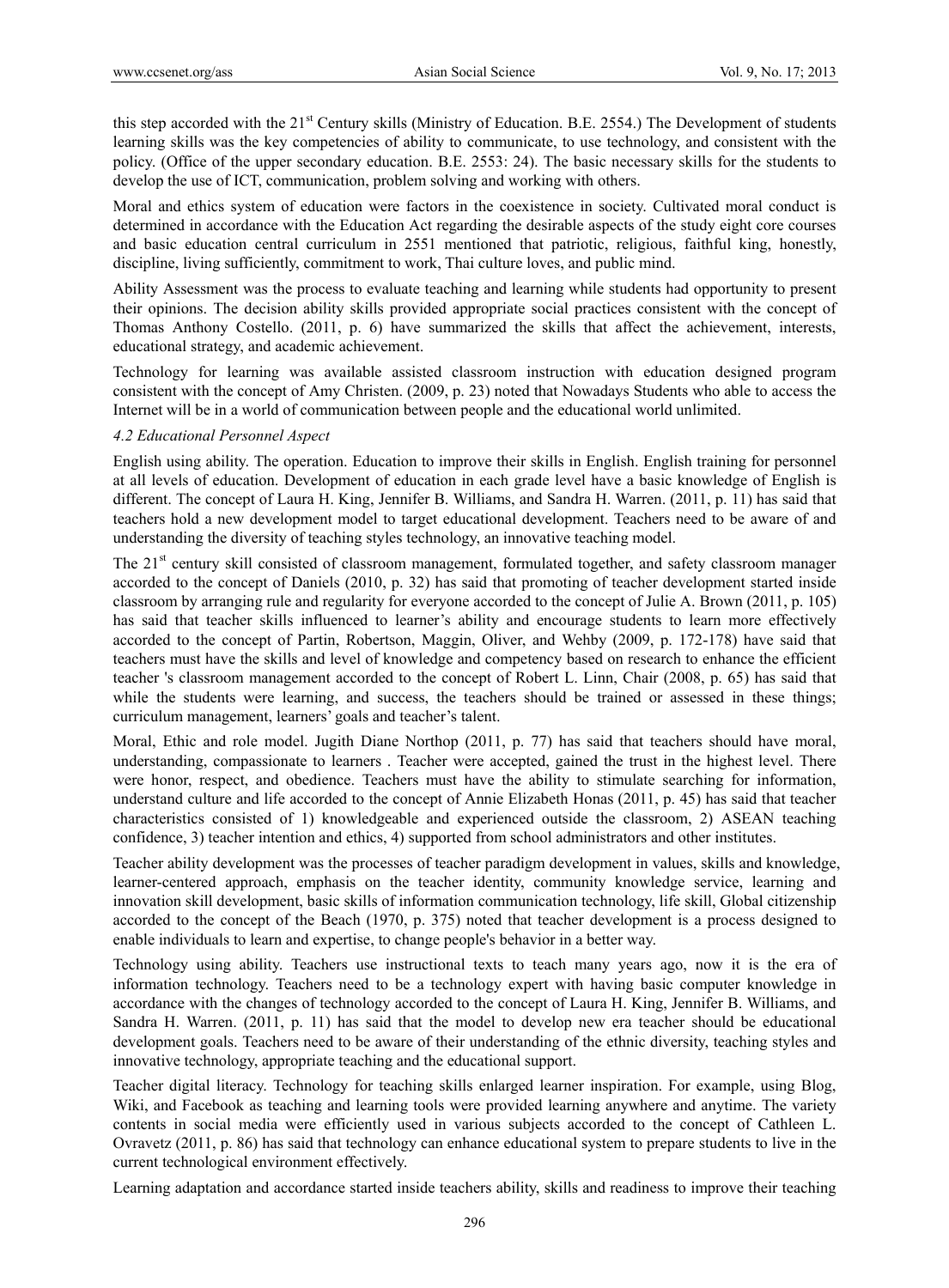accorded the concept of Emmer & Gerwels. (2005) stated that classroom management is the process of learning by the learner in the classroom. The rules selection consisted of students preparing, creating friendly atmosphere for the beginners, planning and good teaching.

International student contest improving process. The current model of creating students has changed from in the past. Teacher have to pay more attention and understand the students via variety educational environment accorded to the creative mind of the idea of Donovan A McFarlance and Agueda G. Ogazon (2011, p. 107) has said that sustainable education meet the changes of the new era has to completely change to universal sustainable education.

New era teacher. Teacher should add more roles in classroom and using technology accorded to the concept of Laura H. King, Jennifer B. Williams, and Sandra H. Warren. (2011, p. 11) have said that the model to develop new era teacher empowered teachers to understand the diversity of teaching styles and innovative technology.

# *4.3 The Budget Aspect*

Cooperation school budget supporting. They were checked and controlled by in school inspectors or outside committee. The continuous transparency checking lead to the useful advantage education system accorded to the accordance with the Basic Education Commission. (2550, p. 3-6) noted that community participation in budget checking, money, and learning management for sustainable education and internationalize.

Stakeholder involvement showed the connection between the resources spent on returns shall be consistent with the principles and procedures for administrative decentralization and education 2550. (Gazette. 2550: 29) the administration's budget to focus on education, decentralization of management flexibility and transparency can be checked. Management principles focus on achievement and budget management focuses on performance (Performance-Based-Budgeting: PBB).

Accountability and transparency budgeting. The current situation emphasis on independence, flexibility, transparency, monitoring, The principles of management focus on achievement and performance accorded to the classification of funds regulations of the Office of Basic Education Commission (2551: 1-10).

Enough budget allocation. Funds must be distributed to the school at least 80%, the remaining 20% for central management. Every school should examine and use "sufficiency economy" that helps to Self-discipline, decrease expense by using recite energy. The results reflected to have enough budget accorded to the establish rules and procedures for administrative decentralization and education 2550 (Government Gazette. 2550: 29) The school budget management focused on the distribution of power in the administration to be transparent and flexible. Principles of management accountability and focus on results-oriented budget management performance (Performance-Based-Budgeting: PBB).

Budgeting expert. The expert worked with effective financial statements and accounting principles to ensure efficiency and effectiveness accorded to the regulations of the Office of Basic Education Commission has been the classification of funds (2551: 1-10) in the financial management of the school budget.

Worthy budget management with the most benefit supported the efficiently school administration. They clarify and ensure the correct of using school budget accorded to the regulations of the Office of Basic Education Commission (2551: 1-10) in the financial management of the school budget.

#### *4.4 Educational Administration Aspect*

Leading and professional administrator. The administrators or leaders have to improve quality of education, create effective learning organization, and facilitate all surround knowledge.

Visionary administrator. The visionary school administration changed the overall educational situation in such school that lead to present the whole national education level in the national competition accorded to the concept of Mike Bosy. (2007, p. 32) has said that the revolutionary of changed leadership, effected to the challenge of changed education.

Moral, ethics, and exemplary administrator. Administrators created modern process of practicing that are consistent with the changes, personality, and vision accorded to the concept of Policy education reform in the second decade (B.E. 2556-2561) that requires academic leadership administrators with oversight, supervision, learning and update regularly for the community, the developer of teachers teaching.

Learning management skill. They provided their routine work as the knowledge manager for all teachers, students, and participants according to each competence accorded to the concept Steve Jose Martinez (2010, p. 82) has said that preparing students for the 21st century, the leaders or administrators must serve important functions as a moral guardian that lead to determine the values of justice and school disciplinary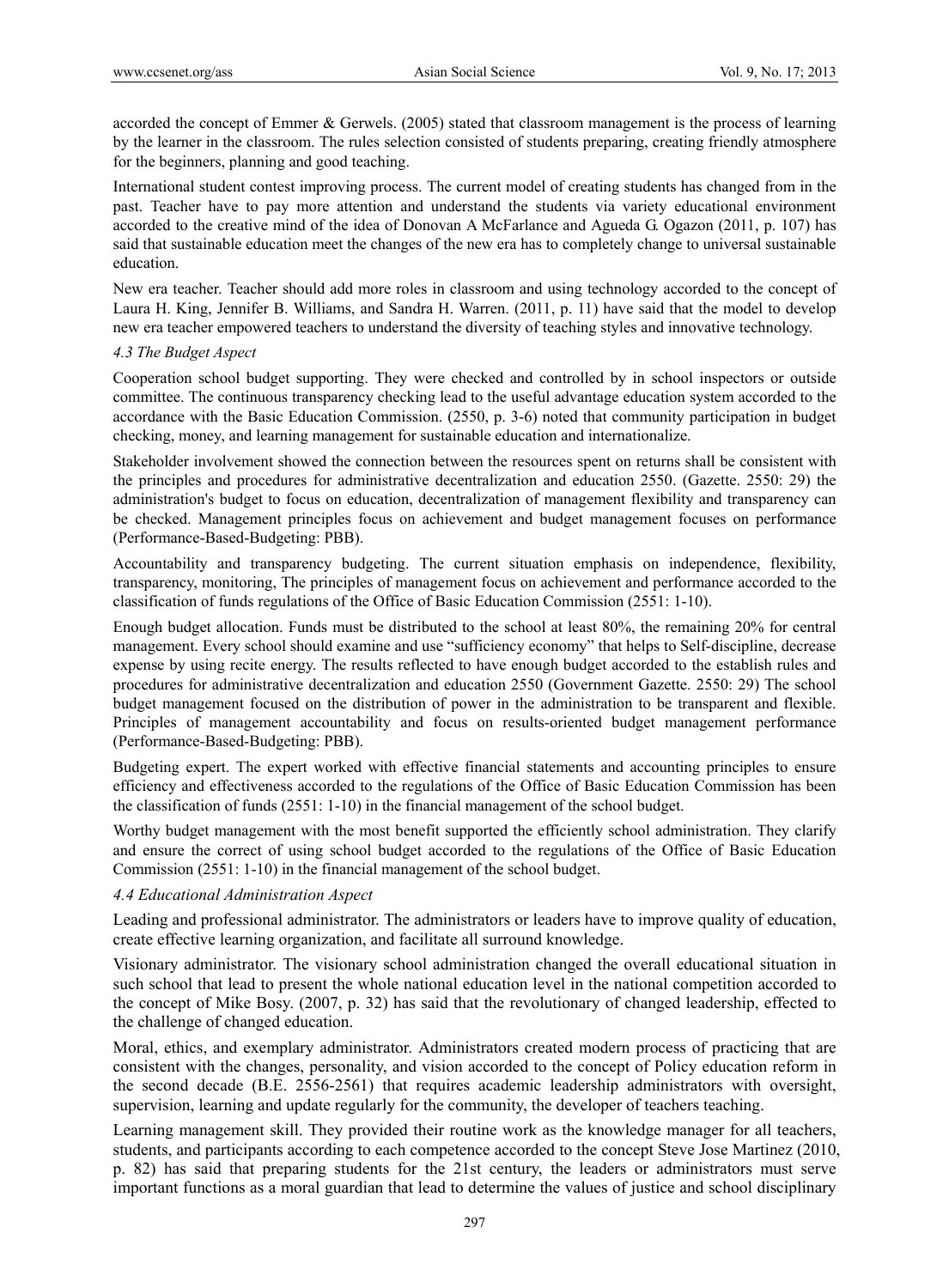action as a community.

Lifelong learning center builder. The administrator must facilitated the habits of learning, involved of parents to organize the students learning, critical thinking, using medias to promote the students skills accorded to the concept of Thaddues J. Peters. (2012, p. 14) has said that the involvement of parents of students with behavior and student academic achievement, the motivation and creation of learning atmosphere at students home.

Learner development system. The development focused on teaching and learning system, students' content of knowledge and expertise. The administrator planned institutional curriculum to educate subjects and forms of interdisciplinary learning. Parents participated by providing information and tools for the teaching and learning of the real world accorded to the concept of Thaddues J. Peters. (2012, p. 14) has said that the involvement of students parents influence student academic achievement .Status of the parents affect the academic achievement of students, but reflect the motivation and create an atmosphere of learning at home accorded to the concept of Florence D. Simmons (2011, p. 92) has said that the school will be sponsored by the government. Administrators and educators with a better understanding about the use of technology in the 21st century learning skills in order to maximize the effectiveness of past and present society. The concept of Paula Cardellino (2009, p. 249) has said that the major factors affecting the quality of the school. Environmental learning is flexible, inspire, promote learning atmosphere and participation.

Specific ability improvement. The need to prioritize and focus on the learner were 1) allowing learners to participate in learning activities, developing science aspects in the age of globalization, effecting the need for change and improvement throughout the course of the study accorded to the concept of Gatoni, W. (2007, p. 205-211) has concluded special educators and general educators are faced with new challenges when trying to find the different needs of the students in the class. As a method of classroom management strategies that are most effective in the management of appropriate behavior and achievement.

International contest school ability. School education provided wider dimension, boundless, the more liberalized education for ASEAN accorded to the concept of Andrew Targowski. (2011, p. 23) has said that a new civilization of education, global changes impacted on education at all levels. The educational leaders must face the fact that pre occur with the knowledge and savvy to change.

The adjustment of the Office for National Educational Standards and Quality Assessment (ONESQA) needed to evaluate the suitability and reliability increased. For the reasons to evaluate the national forms of ONESQA. The assessment takes lot of time accorded to the concept of Office of the Senior High School (2553, p. 10) has proposed that the management of the quality management system has been certified by the standards organization.

#### **5. Conclusion**

The research results created totally 4 scenarios of Thailand secondary education within B.E. 2570 to be policy guidance for secondary education. These were accorded with the education plan of the Office of the Education Council to improve teaching and learning efficiently and to increase the international standards.

#### **References**

Beauchamp, G. A. (1964). *The Curriculum of the Elementary School.* Boston: Allyn and Bacon.

- Brown, J. A. (2011). *A Delphi Study of Best Practices for the Achievement of English Language Learners.*  Walden University.
- Cardellino, P. (2009). Exploring the Role of Design Quality in the Building Schools for the Future Programme . *Architectural Engineering and Design Management, 5.* http://dx.doi.org/10.3763/aedm.2008.0086
- Costello, T. A. (2011). *Achievement Goals, Interest, Study Strategies, and Academic Achievement.* Fordham University, New York.
- Daniels, V. (2010). *How to Manage Disruptive Behavior in Inclusive Classroom?* Retrieved from http://teachervision.fen.com/classroom discipline/resource/2943.html

development plan. Prime minister office: 2555.

- Emmer, T., & Gerwels, M. (2005). *Classroom Management for Secondary Teachers.* Retrieved from http://eric.ed.gov/ERIC
- Gatoni, F. (2007). Person-Center Approach in School: Is It the Answer to Disruptive Behavior in Our Classroom? *Counseling Psycholofy Quarterly.*